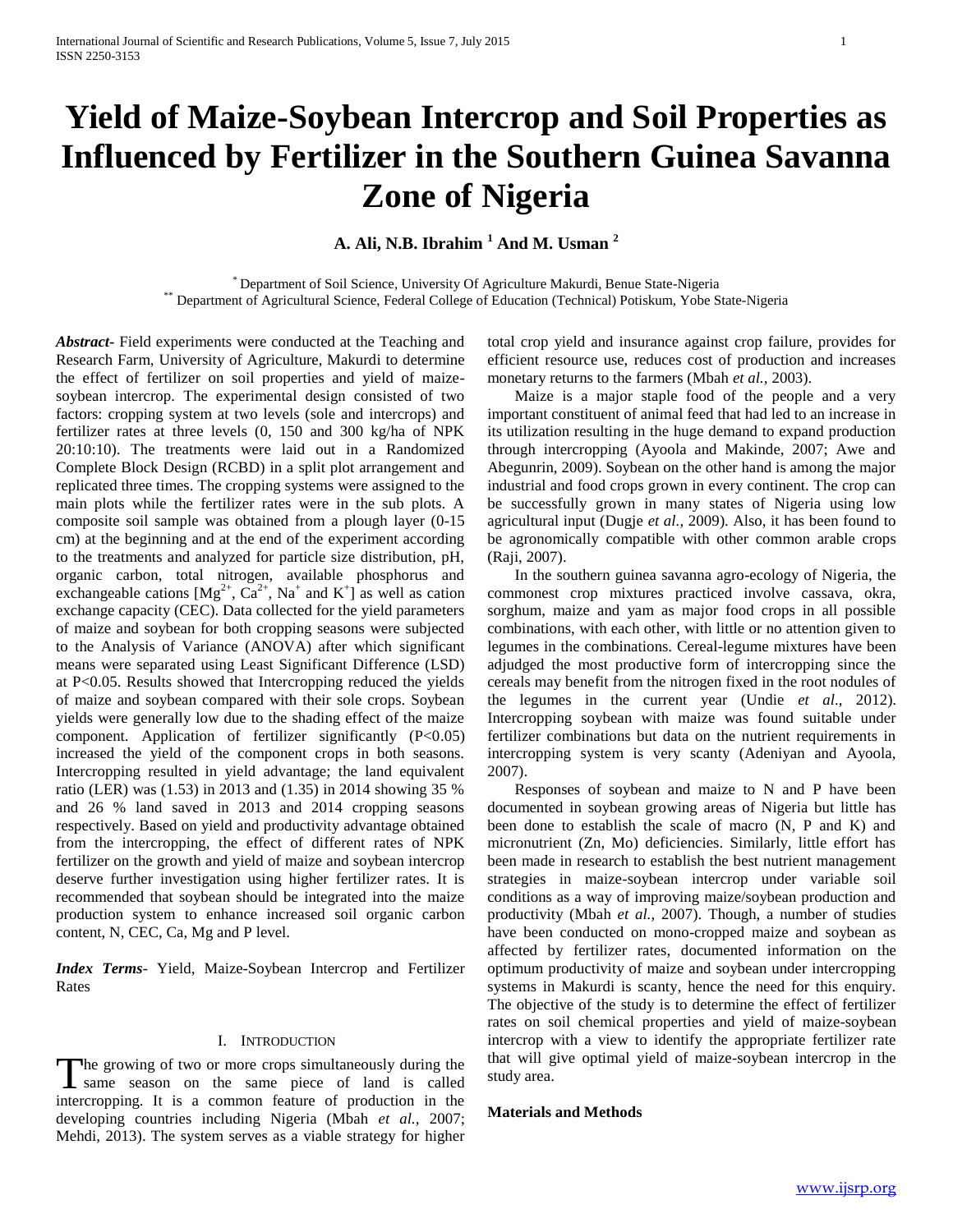The experiment was conducted during 2013 and 2014 cropping seasons at the Teaching and Research Farm of the University of Agriculture, Makurdi-Nigeria. The study location falls within the Southern Guinea Savanna Zone of Nigeria with mean rainfall of 1, 250 mm per annum and temperature of 25-30  $^{0}$ C. The site had not been cultivated for about two years. It is located between latitude  $7^0 40$ 'N to  $7^0 53$ 'N and longitude  $8^0 22$ 'E to  $8^035$ 'E at an elevation of 97 m above mean sea level and with a slope of 4 %. The soil is classified as Typic Ustropepts (USDA) (Fagbemi and Akamigbo, 1986). TGX 1485 – 1D variety of soybeans was sourced from the International Institute for Tropical Agriculture (IITA) Ibadan, Nigeria. Also the maize variety used  $(TZESR - W)$  was sourced from the same institute. Both varieties are grown by farmers in the study area.

## **Experimental treatments and design**

 The trial consisted of two factors: cropping system at two levels (sole maize, soybean and intercropping) and fertilizer rates at three levels (0 kg/ha, 150 kg/ha and 300 kg/ha of NPK 20:10:10) and were laid out in a split plot in RCBD with cropping system occupying the main plots and fertilizer rates at sub plots and were replicated thrice. The experimental area was cleared manually using cutlass. Thereafter it was demarcated into experimental units. Each plot was measured 4 m x 4 m = 16 m<sup>2</sup>. Planting was done on  $15<sup>th</sup>$  July, 2013 and  $17<sup>th</sup>$  July, 2014 respectively. Soybean and maize seeds were sown the same day after seed treatment with apron-plus. Two maize seeds were sown per hole at an inter and intra row spacing of 0.75 x 0.25 m which were later thinned to 1 plant per hole at 2 weeks after sowing to give a plant population of  $53,333$  plants ha<sup>-1</sup>. Soybean seeds were drilled along ridges (and straight lines on flat) and were later thinned to have plants within 5 cm of each other with an inter row spacing of 0.75 m to achieve a population of 266,000 plants  $\overline{ha}^{-1}$ .

 Manual weeding was carried out at 3 and 8 weeks after planting (WAP). Fertilizer application was done at 3 WAP by band placement on sole crop soybean / sole crop maize and maize-soybean intercrop in alternate rows. Maize was harvested when the cobs were dry. Further sun-drying of the maize cobs was done before shelling. Soybean was harvested later, when the leaves had turned yellow and pods sufficiently dried.

# **Soil Data Collection and Analysis**

 A composite soil sample was obtained from a plough layer (0-15 cm) at the beginning and at the end of the experiment according to the treatments for routine analysis to see if there was a change in the soil properties after the experiment for both cropping seasons. The soil samples taken from each plot according to treatment and the composite were analyzed at NICANSOL Soil Testing Laboratory of the University of Agriculture, Makurdi, for particle size distribution, pH, Organic Carbon, Total Nitrogen, Available phosphorus and exchangeable cations  $[Mg^{2+}, Ca^{2+}, Na^+$  and  $K^+]$  as well as Cation Exchange Capacity (CEC) using standard analytical procedures.

## **Maize/Soybean Data Collection and Analysis**

 Data were collected for the yield parameters of maize for both cropping seasons. These include cob length, cob diameter, weight of 100 seeds, number of cobs per plant and grain yield while that of soybean include number of pods per plant, number of seeds per pod, weight of 100 pods, weight of 100 seeds and grain yield.

 Data for the yield parameters of both crops were subjected to the Analysis of Variance (ANOVA) and significant means were separated using Least Significant Difference (LSD) at 5 % level of probability. The productivity from the mean yield data of both sole and intercropping system were determined by the land equivalent ratio (LER), (Willey, 1985).

| LER <sup>1</sup><br>Intercrop yield of Crop A  | Intercrop yeild of Crop B |
|------------------------------------------------|---------------------------|
| Sole Crop yield of Crop A                      | Sole crop yeild Crop B    |
| ------------------- (1)                        |                           |
| Percentage Land Saved = $100-1/LER \times 100$ |                           |
|                                                |                           |

Where LER is equal to 1.0, it means that there is no advantage to intercropping over sole crop. LER above 1.0 shows an advantage to intercropping while number below 1.0 shows a disadvantage in intercropping.

## **Results and Discussion**

#### **Effect of Rainfall on Yield Components**

 Higher amount of rainfall was recorded in 2013 compared to 2014 (Table 1). The total amount of rainfall in 2013 and 2014 were 1287.8 and 1266.1 mm respectively. The low yield of both crops recorded in 2013 as compared to 2014 may be attributed to the high amount of rainfall in 2013 which most probably interfered with the fertilization and root development during flowering stage of the crops and consequently reducing yield.

 Delouche (1980) and Adeniyan and Ayoola (2007) had suggested that frequent or prolonged rainfall during the post maturation and pre-harvest period results in alternate wetting and drying of the crop seeds and may lead to severe deterioration. This is an indication that the yield of both crops grown during the first cropping season will have been reduced compared to the one grown during the second cropping season. The frequent and or prolonged rainfall during the first season could prevent the ability of the plants to flower; however, this would encourage the vegetative growth to the disadvantage of seed production. Also heavy rainfall which leads to water logging and heavy soil affect germination and establishment of seedlings and hence reduces yield of the crops (Swindale, 1987). This probably could have been responsible for the low yield of both crops in 2013.

#### **Pre-Planting Soil Analysis**

 The pre-planting soil analysis (Table 2) indicates a poor soil fertility status that requires fertilizer application to replenish nutrients taken out from the soil through crop harvest and to supplement nutrients to boost yields (Olatunji and Ayuba, 2012). The total N before planting in the two cropping seasons (0.06 and 0.08 %) falls below the optimum value of 0.150 % (Agboola, 1975). Similarly, the values of SOM (1.56 and 1.64 %) for the two cropping seasons were below the average range of 2.5- 2.6 % considered for good crop growth (Prasad and Singh, 2000) in the study area. The results of the pre-planting soil analysis thus indicated that soil amendment was required in line with earlier observation by Agboola (1975) who reported that farmers in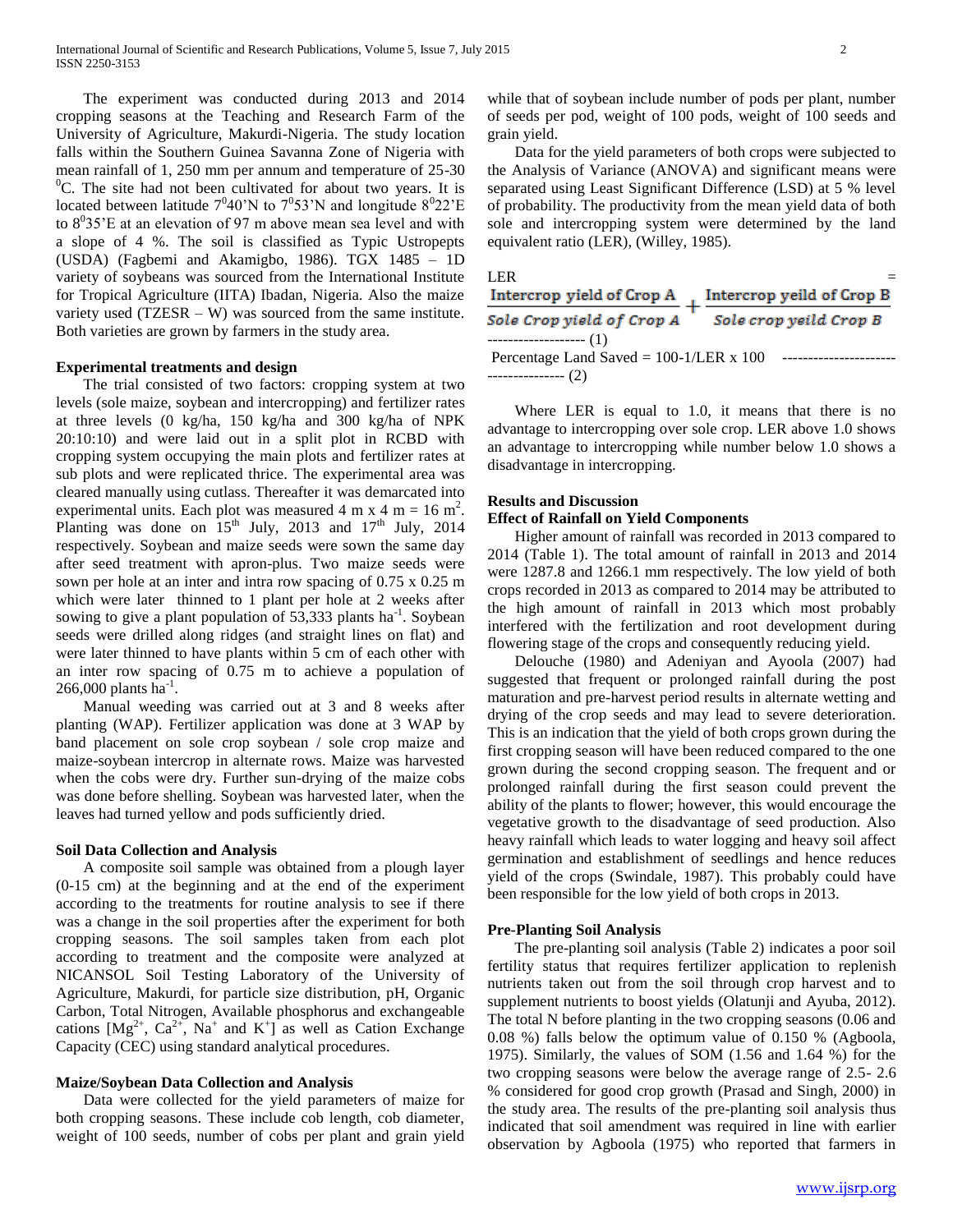Africa requires adequate soil amendment for good crop production as a result of low inherent soil fertility.

# **Effect of Fertilizer Rates on Soil Chemical Properties**

 The pH of the soil after harvest in 2013 and 2014 (Tables 3 and 4) decreased in all the treatments but increased with the application of 300 kg/ha NPK fertilizer. The increase in soil pH can be adduced to addition of high inorganic fertilizer and also consistent with the findings of Chuwku *et al.,* (2012) who reported that application of 300 kg/ha of NPK fertilizer could lead to increase in soil pH in the south eastern Nigeria. The decrease in the pH of plots with low application of inorganic fertilizer could be attributed to complete decomposition of organic matter as a result of enhanced activities of micro organisms and low level of inorganic fertilizer application (Agbede, 2009). The use of inorganic fertilizer increased SOM (Table 3 and 4) in both seasons. The soil organic matter was consistently low in plots with zero application of fertilizer. This can be attributed to the absence of fertilizer which would have enhanced the decomposition of organic matter in the soil. According to Plaster (1992), organic matter content of the soil can be maintained through incorporation of crop residues, mulching, and addition of organic and inorganic fertilizers.

 The total nitrogen status of the soil increased with increased application of NPK fertilizer. The increase in N content of the soil observed with addition of NPK fertilizer can be adduced to release applied of N which further enhanced microbial activities as a result of increased concentration of nutrients (Adeniyan and Ojeniyi, 2003). The depletion in total N observed in the control plots may be attributed to nutrient up take by component crops and absence of fertilizer application.

 Similarly, the available P was depleted in the control plots which may be attributed to uptake of the nutrients by component crops and probably due to fixation of the element that usually occur at low soil pH (Brady and Weil, 2007). A higher build up of available P was observed with the application of 300 kg/ha NPK fertilizer. Similar trend was observed with the exchangeable bases. The release of nutrients to the soil by fertilizer application most probably explains the increase in Mg and K. The increases in Mg and K upon application of fertilizer have been reported by Adeniyan and Ojeniyi (2003). The ECEC of the soil was affected by addition of inorganic fertilizer (Tables 3 and 4). This is an indication that soils with high organic matter content will have high ECEC as reported by Plaster (1992) and Agbede (2009). This observation is consistent with Brady and Weil (2007) who reported that inorganic fertilizer application significantly  $(p<0.05)$  increased ECEC of soils.

# **Effect of Fertilizer Rates on the Yield Components of Maize**

 In 2013 and 2014, cob diameter, cob length and number of cobs per plant were not affected by intercropping while grain yield was significantly (P<0.05) affected by intercropping (Table 5). Maize yield components (100 seeds weight, grain yield and number of cobs per plant) increased with increased application of NPK fertilizer in both seasons. Higher yield components of maize were recorded under sole cropping compared to intercropping indicating that crops in sole plots suffered less from competition. The implication of this finding is that the nutrient requirements of soybean and maize in the intercropping system were higher than the nutrient need of the sole crops as Baker (1979) and Mbah *et al.,* (2007) reported that the nutrient demand of the component crops were always higher than for sole crops.

# **Effect of Fertilizer Rates on the Yield Components of Soybean**

 The soybean yield components increased with increase in NPK fertilizer application. Similar positive responses of soybean to NPK fertilizer application have been observed by some researchers (Osunde *et al.,* 2004; Mbah *et al.,* 2007). In addition, Kang (1975) reported a significant linear increase in yield of soybean to nitrogen (N) applied at 0, 30, 60 and 120 kg N/ha but noted that N at 30 kg/ha with inoculation gave higher yields. Okpara *et al.,* (2002) in their study with straight nitrogen within the range (0-100 kgN/ha) and potassium (0-80 kg  $K_2O/ha$ ) fertilizers in the humid rainforest zone reported high response of soybean to fertilizer application and concluded that nitrogen alone was very effective in increasing soybean yield with application of up to 100 Kg N/ha.

 Similar work by Chiezey (2001) in the guinea savanna showed increased soybean grain yield with increased nitrogen fertilizer application from 0 to 80 kgN/ha. The results of the present investigation showed that soybean benefited more from the highest fertilizer rate (300 kg/ha) in the two cropping seasons, hence corroborate these reports. The zero NPK treatment gave the least yield components assessed. Averaged over the two cropping seasons, the lowest numbers of pods per plant were obtained from intercropping at zero level of NPK fertilizer application while the highest values (56.00) were obtained under sole cropping at 300 kg/ha NPK fertilizer in 2013. A similar trend was obtained in 2014 cropping season.

 Intercropping resulted in yield advantage; the total land equivalent ratio (LER) was (1.53) in 2013 and (1.35) in 2014 showing 35 % and 26 % land saved in 2013 and 2014 cropping seasons respectively (Table 7) due to intercropping compared to sole crop of both maize and soybean.

## **Conclusion and Recommendations**

 A field experiment was conducted during 2013 and 2014 cropping seasons at the Teaching and Research Farm of the University of Agriculture, Makurdi. Results showed that intercropping reduced the yields of maize and soybean compared with their sole crops. Soybean yields were generally low due to the shading effect of the maize component and excess water in 2013. Fertilizer significantly (P<0.05) increased the yield of the component crops in both seasons than when no fertilizer was applied. Increasing the quantity of NPK fertilizer resulted in significant increase in the yield components of maize and soybean crop in both years.

 The productivity of maize-soybean mixture showed yield advantage of 1.53 at 35 % land saved (2013) and 1.35 at 26% land saved (2014). The highest crop yields were obtained at the highest fertilizer rate used in the study. The increases observed in the values of soil pH, organic matter, total nitrogen and exchangeable cations is an indication that soil fertility can be improved by application of NPK fertilizer for sustainable agricultural production. Based on yield and productivity advantage obtained from the intercropping, the effect of different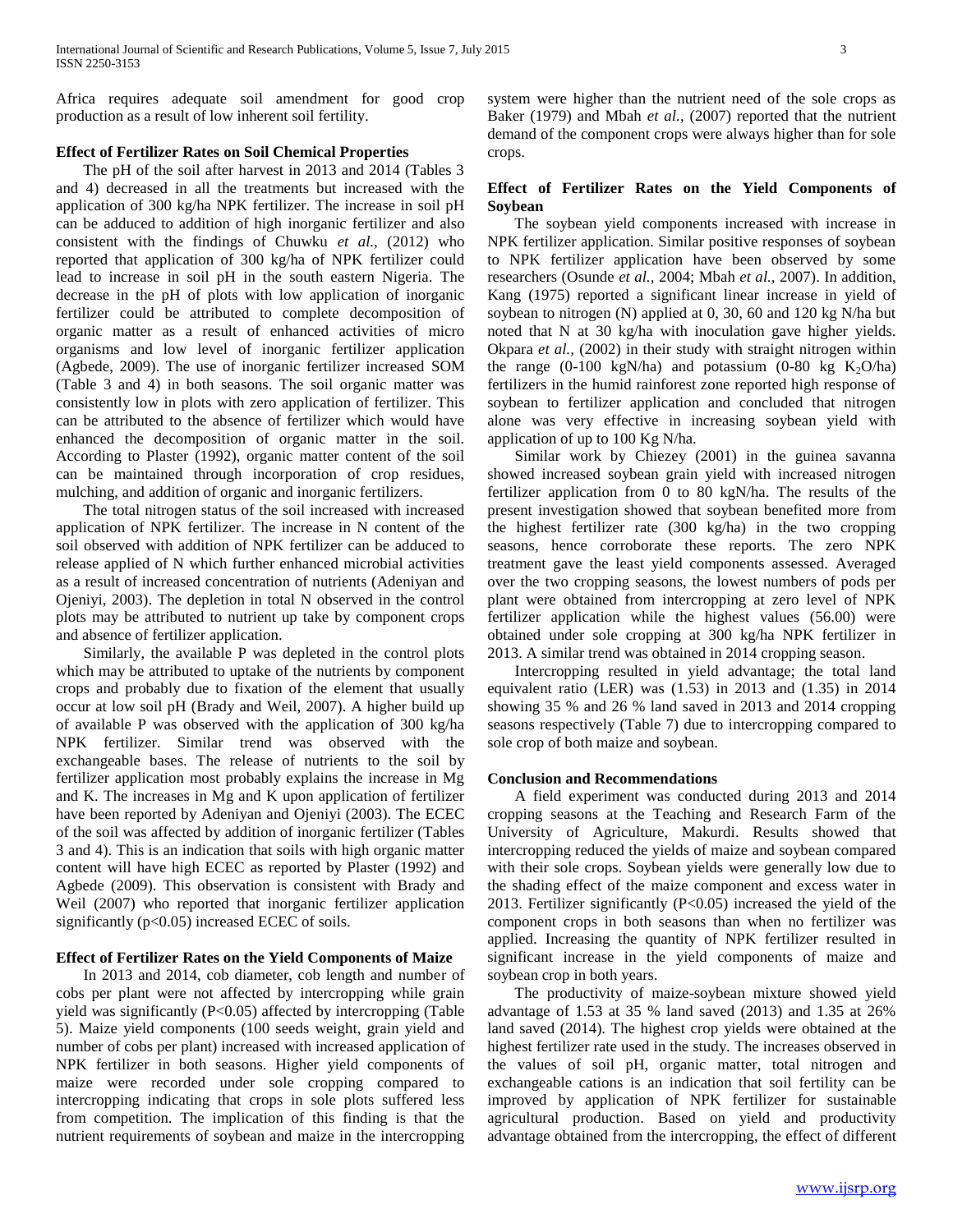International Journal of Scientific and Research Publications, Volume 5, Issue 7, July 2015 4 ISSN 2250-3153

rates of NPK fertilizer on soil chemical properties and the growth and yield of maize-soybean intercrop deserve further investigation using higher NPK 20:10:10 fertilizer rates in the study area.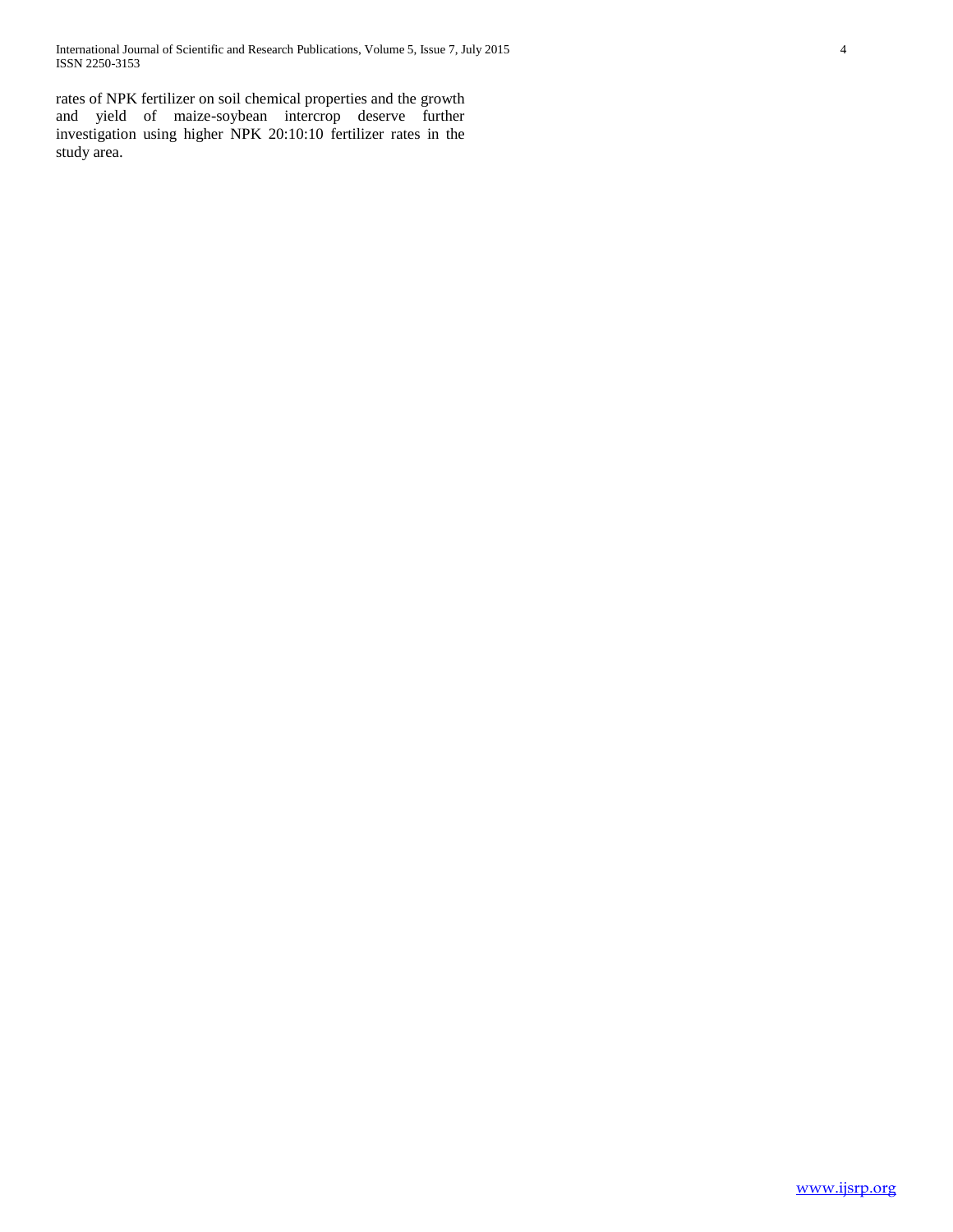| Month     |       | Rainfall<br>(mm) |      | Min Temp<br>$(^0C)$ |      | Max. Temp<br>$(^0C)$ | <b>RH</b><br>(% ) |      |  |
|-----------|-------|------------------|------|---------------------|------|----------------------|-------------------|------|--|
|           | 2013  | 2014             | 2013 | 2014                | 2013 | 2014                 | 2013              | 2014 |  |
| January   | 00    | 4.0              | 17.9 | 18.3                | 35.3 | 35.5                 | 48                | 55   |  |
| February  | 00    | 4.0              | 20.9 | 21.2                | 36.7 | 37.0                 | 57                | 51   |  |
| March     | 44.2  | 33.7             | 23.3 | 24.2                | 37.7 | 33.7                 | 66                | 69   |  |
| April     | 122.9 | 56.4             | 21.5 | 23.1                | 34.4 | 35.2                 | 75                | 72   |  |
| May       | 183.4 | 160.5            | 20.4 | 22.3                | 32.2 | 33.1                 | 81                | 78   |  |
| June      | 141.8 | 165.0            | 20.5 | 21.6                | 31.0 | 31.6                 | 82                | 81   |  |
| July      | 243.6 | 129.3            | 22.6 | 21.5                | 30.0 | 30.6                 | 85                | 83   |  |
| August    | 131.0 | 274.6            | 22.7 | 21.8                | 29.5 | 29.4                 | 85                | 86   |  |
| September | 285.3 | 306.9            | 22.4 | 22.0                | 30.3 | 30.2                 | 84                | 86   |  |
| October   | 125.5 | 100.6            | 23.0 | 22.8                | 31.9 | 31.5                 | 85                | 81   |  |
| November  | 00    | 26.4             | 23.0 | 21.3                | 34.3 | 33.3                 | 75                | 77   |  |
| December  | 10.1  | 4.7              | 19.5 | 17.9                | 34.6 | 33.7                 | 58                | 56   |  |

# **Table 1: Meteorological data for Makurdi (2013/2014)**

**Source:** Tactical Air Command, NAF Base Makurdi.

| Table 2: Soil physical and chemical properties of the experimental site before planting |            |            |  |  |  |  |  |  |
|-----------------------------------------------------------------------------------------|------------|------------|--|--|--|--|--|--|
| <b>Property</b>                                                                         | 2013       | 2014       |  |  |  |  |  |  |
| <b>Chemical Property</b>                                                                |            |            |  |  |  |  |  |  |
| $pH H_2O(1:1)$                                                                          | 6.43       | 6.30       |  |  |  |  |  |  |
| pH KCl (1:1)                                                                            | 5.70       | 5.50       |  |  |  |  |  |  |
| Organic Carbon (%)                                                                      | 0.90       | 0.95       |  |  |  |  |  |  |
| Organic Matter (%)                                                                      | 1.56       | 1.64       |  |  |  |  |  |  |
| Total Nitrogen (%)                                                                      | 0.06       | 0.08       |  |  |  |  |  |  |
| Available p (ppm)                                                                       | 3.00       | 3.80       |  |  |  |  |  |  |
| <b>Exchangeable Cation (Cmol</b>                                                        |            |            |  |  |  |  |  |  |
| $\text{Kg}^{-1}$                                                                        |            |            |  |  |  |  |  |  |
| Ca                                                                                      | 3.28       | 3.06       |  |  |  |  |  |  |
| Mg                                                                                      | 1.40       | 1.37       |  |  |  |  |  |  |
| K                                                                                       | 0.26       | 0.25       |  |  |  |  |  |  |
| Na                                                                                      | 0.61       | 0.60       |  |  |  |  |  |  |
| <b>CEC</b>                                                                              | 6.26       | 6.21       |  |  |  |  |  |  |
| Base Saturation (%)                                                                     | 89.5       | 87.5       |  |  |  |  |  |  |
| <b>Particle size Distribution</b>                                                       |            |            |  |  |  |  |  |  |
| Sand $(\%)$                                                                             | 78.4       | 76.0       |  |  |  |  |  |  |
| $Silt(\%)$                                                                              | 10.3       | 10.9       |  |  |  |  |  |  |
| Clay $(\%)$                                                                             | 11.3       | 13.1       |  |  |  |  |  |  |
| <b>Textural Class</b>                                                                   | Sandy loam | Sandy loam |  |  |  |  |  |  |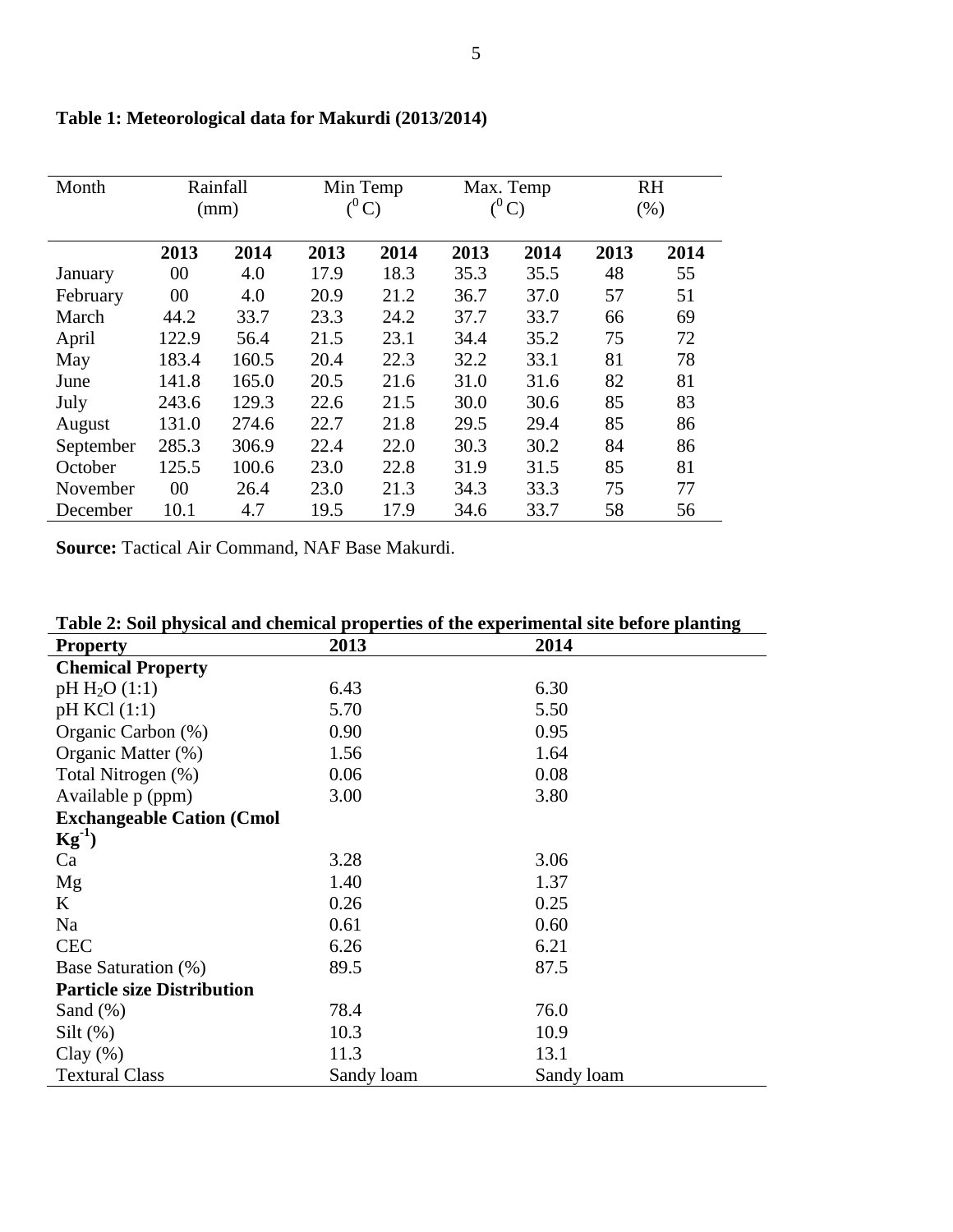|                            | <b>Particle Size Distribution</b> |                    |             | pH                              |                         | Org        | Org                |             | <b>Bray-1</b> |            | Exch. Cations $(Cmol/Kg)$ |      |              |           | <b>Base</b>             |                             |
|----------------------------|-----------------------------------|--------------------|-------------|---------------------------------|-------------------------|------------|--------------------|-------------|---------------|------------|---------------------------|------|--------------|-----------|-------------------------|-----------------------------|
| <b>Treatments</b><br>/Plot | Sand<br>(9/0)                     | <b>Silt</b><br>(%) | Clay<br>(%) | <b>Textural</b><br><b>Class</b> | H <sub>2</sub> 0<br>1:1 | KCl<br>1:1 | $\mathbf C$<br>(%) | М<br>$(\%)$ | N<br>(9/0)    | P<br>(ppm) | Ca                        | Mg   | $\mathbf{K}$ | <b>Na</b> | <b>CEC</b><br>(Cmol/kg) | <b>Saturation</b><br>$($ %) |
| $T_1$                      | 76.6                              | 11.0               | 12.4        | Sandy Loam                      | 6.60                    | 5.88       | 0.95               | 1.64        | 0.080         | 3.00       | 3.07                      | 1.40 | 0.25         | 0.60      | 6.12                    | 87.90                       |
| $\rm T_2$                  | 72.3                              | 12.4               | 15.3        | Sandy Loam                      | 6.50                    | 5.70       | 0.88               | 1.90        | 0.077         | 4.20       | 3.29                      | 1.51 | 0.26         | 0.65      | 6.40                    | 89.10                       |
| $T_3$                      | 76.2                              | 11.2               | 12.6        | Sandy Loam                      | 6.65                    | 5.90       | 0.90               | 1.56        | 0.070         | 3.50       | 3.01                      | 1.30 | 0.21         | 0.52      | 6.10                    | 88.60                       |
| $\rm T_4$                  | 77.6                              | 11.2               | 11.2        | Sandy Loam                      | 6.45                    | 5.65       | 0.74               | 1.80        | 0.091         | 3.10       | 2.96                      | 1.26 | 0.21         | 0.50      | 5.80                    | 87.40                       |
| $T_5$                      | 77.5                              | 11.3               | 11.2        | Sandy Loam                      | 6.60                    | 5.85       | 0.90               | 1.56        | 0.077         | 4.60       | 2.77                      | 1.30 | 0.23         | 0.48      | 5.20                    | 90.20                       |
| $\mathrm{T}_6$             | 71.8                              | 11.2               | 17.0        | Sandy Loam                      | 6.65                    | 5.90       | 0.92               | 1.75        | 0.088         | 4.00       | 3.80                      | 1.60 | 0.30         | 0.71      | 6.00                    | 86.70                       |
| $T_7$                      | 73.3                              | 13.0               | 13.7        | Sandy Loam                      | 6.40                    | 5.60       | 0.80               | 1.81        | 0.097         | 2.90       | 2.84                      | 1.28 | 0.24         | 0.55      | 5.40                    | 89.40                       |
| $T_8$                      | 72.1                              | 14.0               | 13.9        | Sandy Loam                      | 6.70                    | 5.95       | 0.87               | 1.87        | 0.091         | 3.30       | 3.57                      | 1.37 | 0.26         | 0.58      | 6.22                    | 88.50                       |
| $T_9$                      | 71.4                              | 13.5               | 15.1        | Sandy Loam                      | 6.45                    | 5.65       | 0.77               | 1.88        | 0.079         | 4.50       | 3.11                      | 1.40 | 0.22         | 0.50      | 6.30                    | 87.60                       |

**Table 3: Physical and chemical properties of soil at harvest (2013)**

 $T_1 = SMF_0$ ,  $T_2 = SMF_1$ ,  $T_3 = SMF_2$ ,  $T_4 = SSF_0$ ,  $T_5 = SSF_1$ ,  $T_6 = SSF_2$ ,  $T_7 = MSIF_0$ ,  $T_8 = MSIF_1$ ,  $T_9 = MSIF_2$ ,  $SM = Sole$  Maize,  $SS = Sole$  Soybean,  $MSI = Maize$  Soybean Intercrop,  $F_0 = 0kg/ha$ ,  $F_1 = 150$ kg/ha and  $F_2 = 300$ kg/ha NPK 20:10:10

| <b>Particle Size Distribution</b> |             |             |        | pH              | <b>Org</b> | Org  |             | Bray-1 |       | Exch. Cations (Cmol/Kg) |      |     |      | <b>Base</b> |            |                   |
|-----------------------------------|-------------|-------------|--------|-----------------|------------|------|-------------|--------|-------|-------------------------|------|-----|------|-------------|------------|-------------------|
| <b>Treatments</b>                 | <b>Sand</b> | <b>Silt</b> | Clay   | <b>Textural</b> | $H_20$     | KCl  | $\mathbf C$ | M      | N     | P                       | Ca   | Mg  | К    | <b>Na</b>   | <b>CEC</b> | <b>Saturation</b> |
| /Plot                             | $($ %)      | (%)         | $(\%)$ | <b>Class</b>    | 1:1        | 1:1  | $($ %)      | (%)    | (%)   | (ppm)                   |      |     |      |             | (Cmol/g)   | (%)               |
|                                   |             |             |        |                 |            |      |             |        |       |                         |      |     |      |             |            |                   |
| 1 <sub>1</sub>                    | 76.0        | 10.8        | 13.2   | Sandy Loam      | 6.50       | 5.72 | 0.97        | 1.68   | 0.070 | 2.90                    | 3.05 | .38 | 0.23 | 0.58        | 6.16       | 86.40             |
| 12                                | 73.2        | 11.9        | 14.9   | Sandy Loam      | 6.38       | 5.68 | 0.90        | 1.86   | 0.076 | 4.50                    | 3.25 | .50 | 0.23 | 0.63        | 6.30       | 88.00             |
| 1 <sub>3</sub>                    | 74.6        | 11.5        | 13.9   | Sandy Loam      | 6.51       | 5.80 | 0.95        | 1.64   | 0.070 | 3.00                    | 3.00 | .28 | 0.20 | 0.50        | 6.06       | 87.60             |
|                                   | 76.9        | 11.9        | 11.2   | Sandy Loam      | 6.45       | 5.67 | 0.78        | 1.70   | 0.093 | 3.20                    | 2.93 | .23 | 0.21 | 0.48        | 5.60       | 87.10             |
| 1 <sub>5</sub>                    | 76.5        | 12.0        | 11.5   | Sandy Loam      | 6.50       | 5.80 | 0.96        | 1.66   | 0.070 | 3.00                    | 2.77 | .30 | 0.22 | 0.45        | 5.30       | 90.00             |
| 1 <sub>6</sub>                    | 71.6        | 13.7        | 14.7   | Sandy Loam      | 6.62       | 5.88 | 0.95        | 1.71   | 0.087 | 4.30                    | 3.78 | .50 | 0.29 | 0.70        | 5.90       | 87.30             |
| 17                                | 74.0        | 12.9        | 13.1   | Sandy Loam      | 6.32       | 5.62 | 0.81        | 1.80   | 0.099 | 4.40                    | 2.83 | .23 | 0.22 | 0.50        | 5.30       | 89.50             |
| 18                                | 73.0        | 14.0        | 13.0   | Sandy Loam      | 6.79       | 5.91 | 0.89        | 1.85   | 0.092 | 3.50                    | 3.56 | .30 | 0.24 | 0.55        | 6.10       | 88.60             |
| ΙQ                                | 72.1        | 13.8        | 14.1   | Sandy Loam      | 6.48       | 5.67 | 0.79        | 1.80   | 0.078 | 4.60                    | 3.10 | .36 | 0.20 | 0.49        | 6.28       | 87.00             |

 $T_1 = SMF_0$ ,  $T_2 = SMF_1$ ,  $T_3 = SMF_2$ ,  $T_4 = SSF_0$ ,  $T_5 = SSF_1$ ,  $T_6 = SSF_2$ ,  $T_7 = MSIF_0$ ,  $T_8 = MSIF_1$ ,  $T_9 = MSIF_2$ ,  $SM = Sole$  Maize,  $SS = Sole$  Soybean,  $MSI = Maize$  Soybean Intercrop,  $F_0 = 0kg/ha$ ,  $F_1$ 

= 150kg/ha and  $F_2$  = 300kg/ha NPK 20:10:10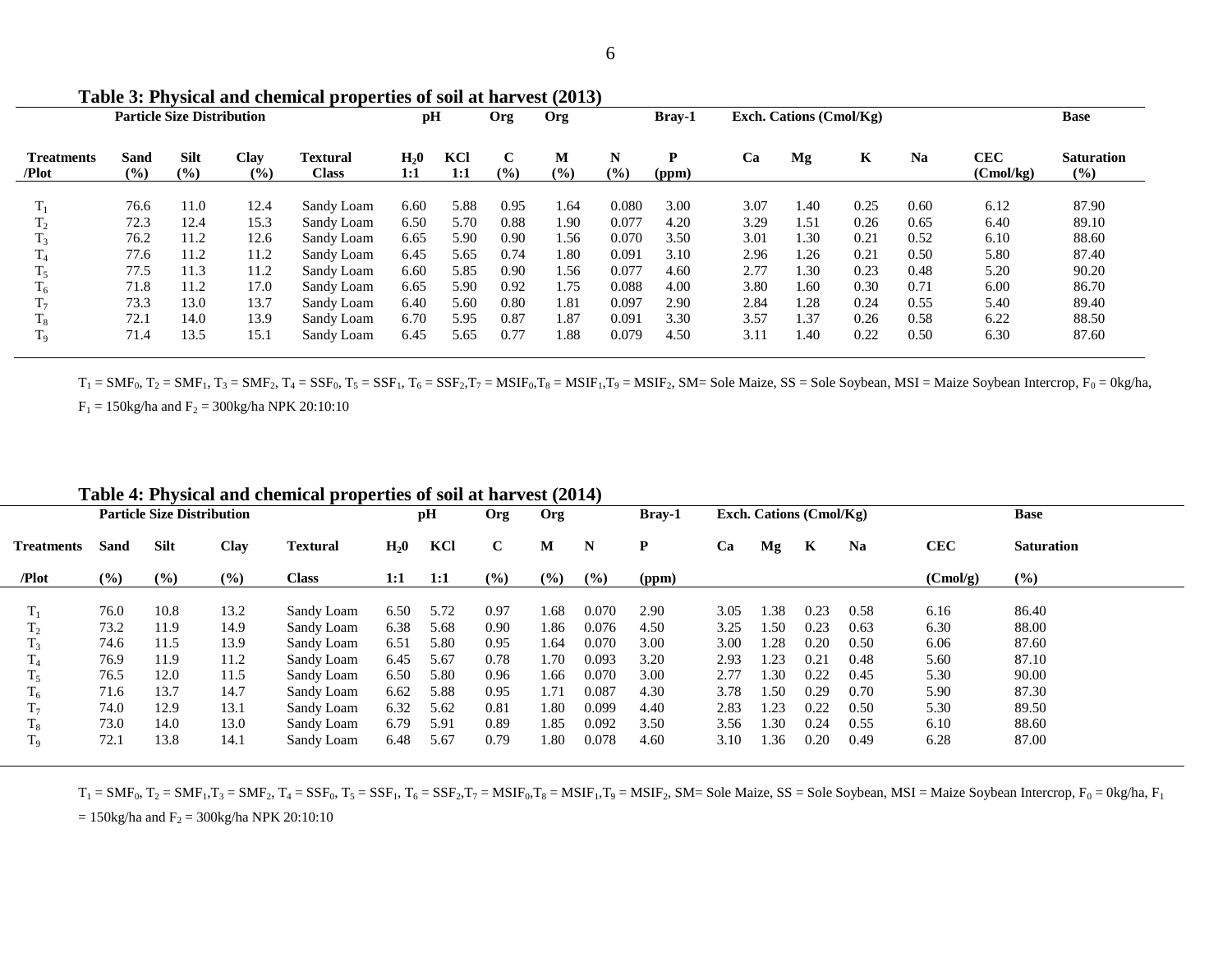| Grain Yield (kg/ha)<br>2014 |
|-----------------------------|
|                             |
|                             |
| 1275.00                     |
| 575.00                      |
| 682.5                       |
|                             |
| 375.00                      |
| 1125.00                     |
| 1250.00                     |
|                             |

LSD (0.05) 1.07 NS 1.09 2.09 0.13 NS 1.23 1.29 NS 121.0

**Table 5: Main effect of cropping systems and fertilizer rates on yield and yield parameters of maize**

NS = Not Significant

| <b>Cropping Systems</b>         | 100Pods $WT(g)$ |           | 100 Seeds $WT(g)$ |           | No of Pods/PLT |           | No of Seeds/P |           | Grain Yield (kg/ha) |           |
|---------------------------------|-----------------|-----------|-------------------|-----------|----------------|-----------|---------------|-----------|---------------------|-----------|
|                                 | 2013            | 2014      | 2013              | 2014      | 2013           | 2014      | 2013          | 2014      | 2013                | 2014      |
| Sole Soybean                    | 31.85           | 36.50     | 11.01             | 14.02     | 45.87          | 50.70     | 2.15          | 2.18      | 1300.00             | 1300.00   |
| Intercropped Soybean            | 31.75           | 36.40     | 10.98             | 13.50     | 45.01          | 49.80     | 2.13          | 2.14      | 1000.00             | 1175.00   |
| LSD(0.05)                       | <b>NS</b>       | <b>NS</b> | <b>NS</b>         | <b>NS</b> | <b>NS</b>      | <b>NS</b> | <b>NS</b>     | <b>NS</b> | 281.80              | <b>NS</b> |
| <b>Fertilizer Rates (Kg/ha)</b> |                 |           |                   |           |                |           |               |           |                     |           |
| $\boldsymbol{0}$                | 31.46           | 34.70     | 10.79             | 13.16     | 32.03          | 35.00     | 2.13          | 2.14      | 800.00              | 500.00    |
| 150                             | 31.87           | 36.50     | 10.87             | 13.80     | 42.05          | 59.60     | 2.15          | 2.16      | 1200.00             | 1250.00   |
| 300                             | 32.04           | 38.30     | 11.32             | 14.50     | 56.00          | 66.20     | 2.15          | 2.16      | 1425.00             | 2000.00   |
| LSD(0.05)                       | <b>NS</b>       | 1.51      | <b>NS</b>         | 0.66      | 9.08           | 19.58     | <b>NS</b>     | <b>NS</b> | 221.50              | 351.10    |

# **Table 6: Main effect of cropping systems and fertilizer rates on yield and yield parameters of soybean**

NS = Not Significant